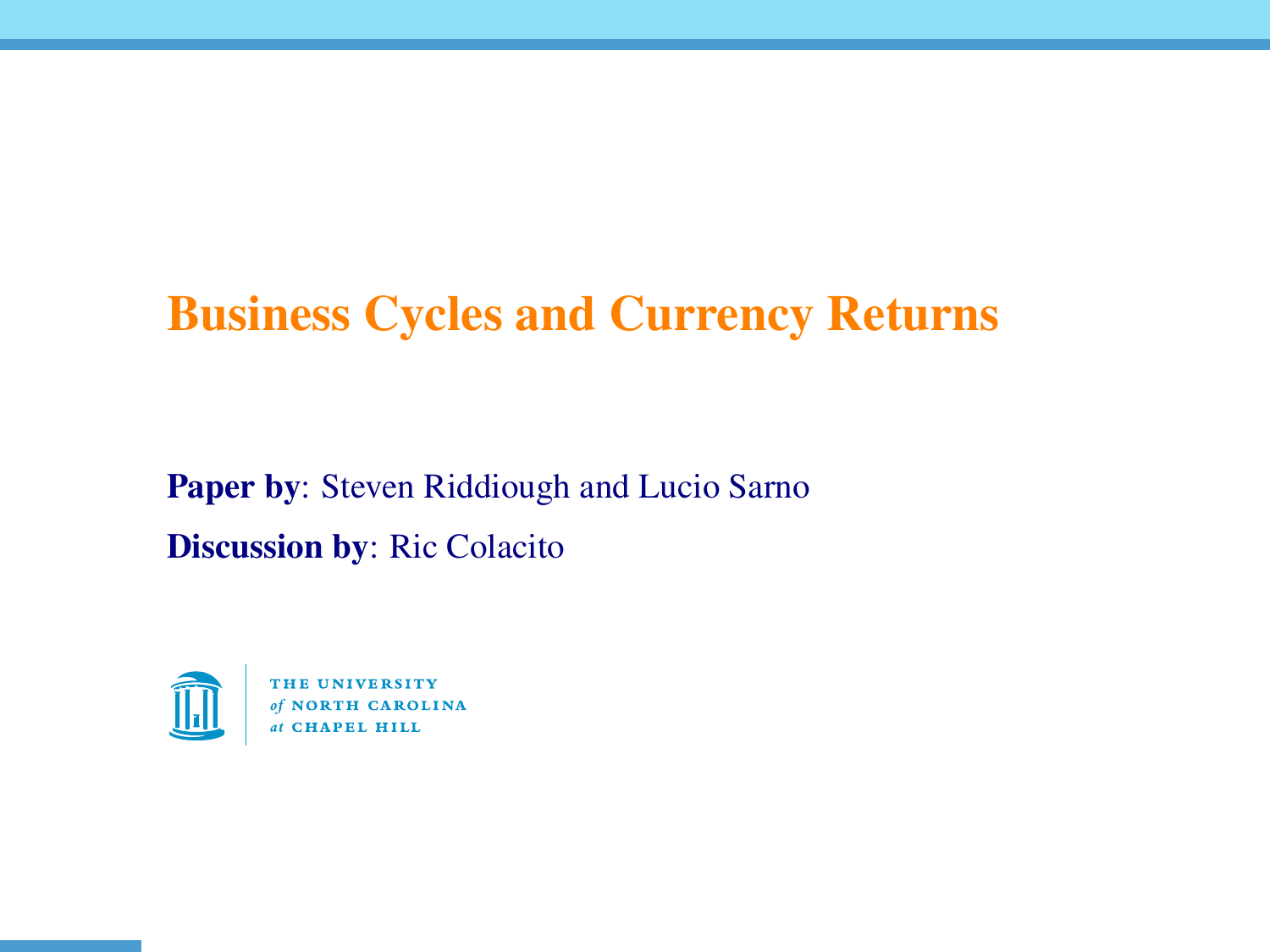## Main Contribution

- Sort currencies according to output gap
- Two portfolio strategies
	- 1. Long high output gap, short low output gap currencies
	- 2. Long (short) currencies with output gap larger (smaller) than US
- Distinct from "traditional factors": HML, momentum, NFA,...
- Currency returns mostly driven by nominal FX component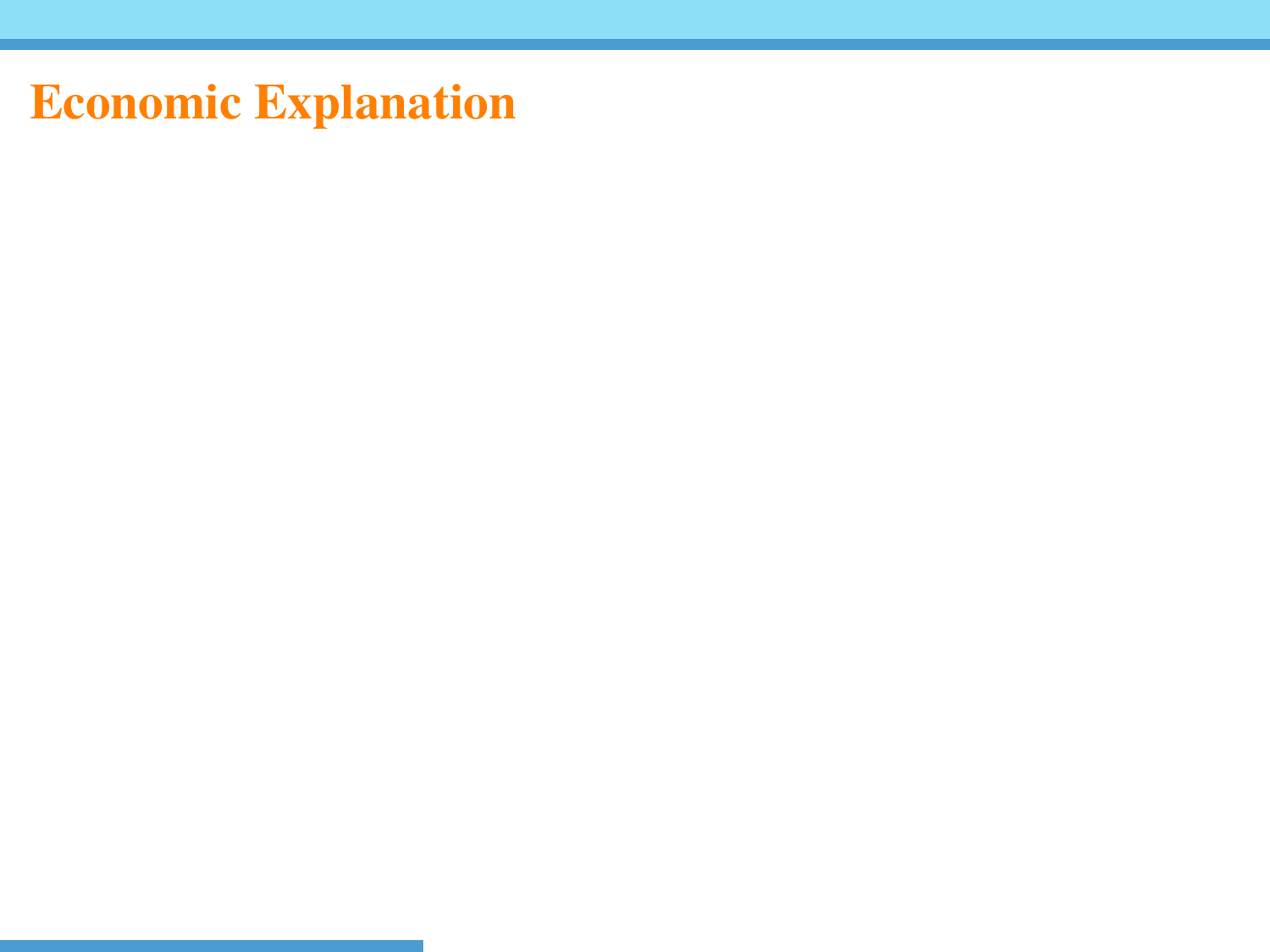• Strong (high output gap) vs Weak (low output gap) economies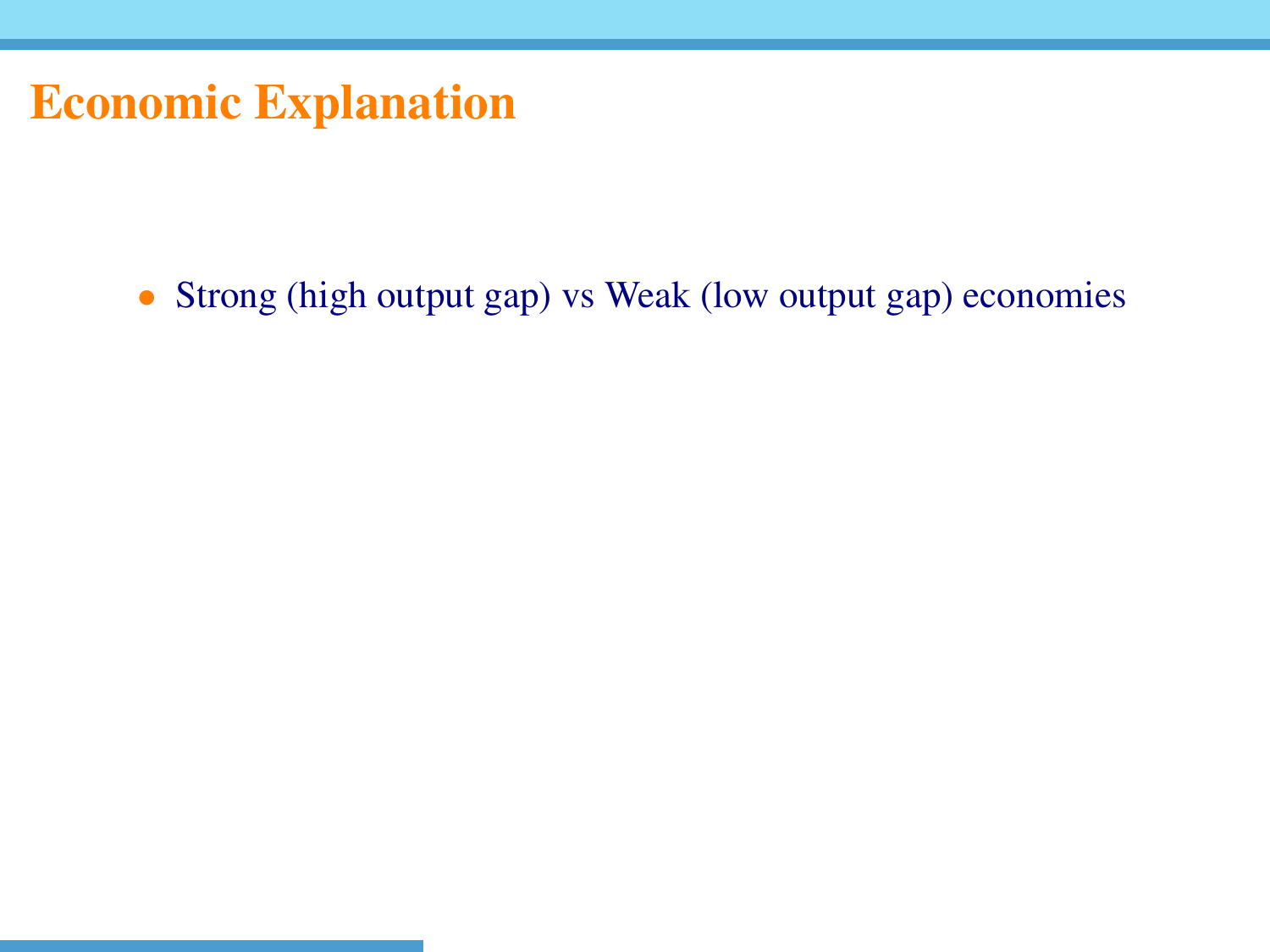- Strong (high output gap) vs Weak (low output gap) economies
- We need **two** factors to disentangle sorting by interest rates from sorting by output gap.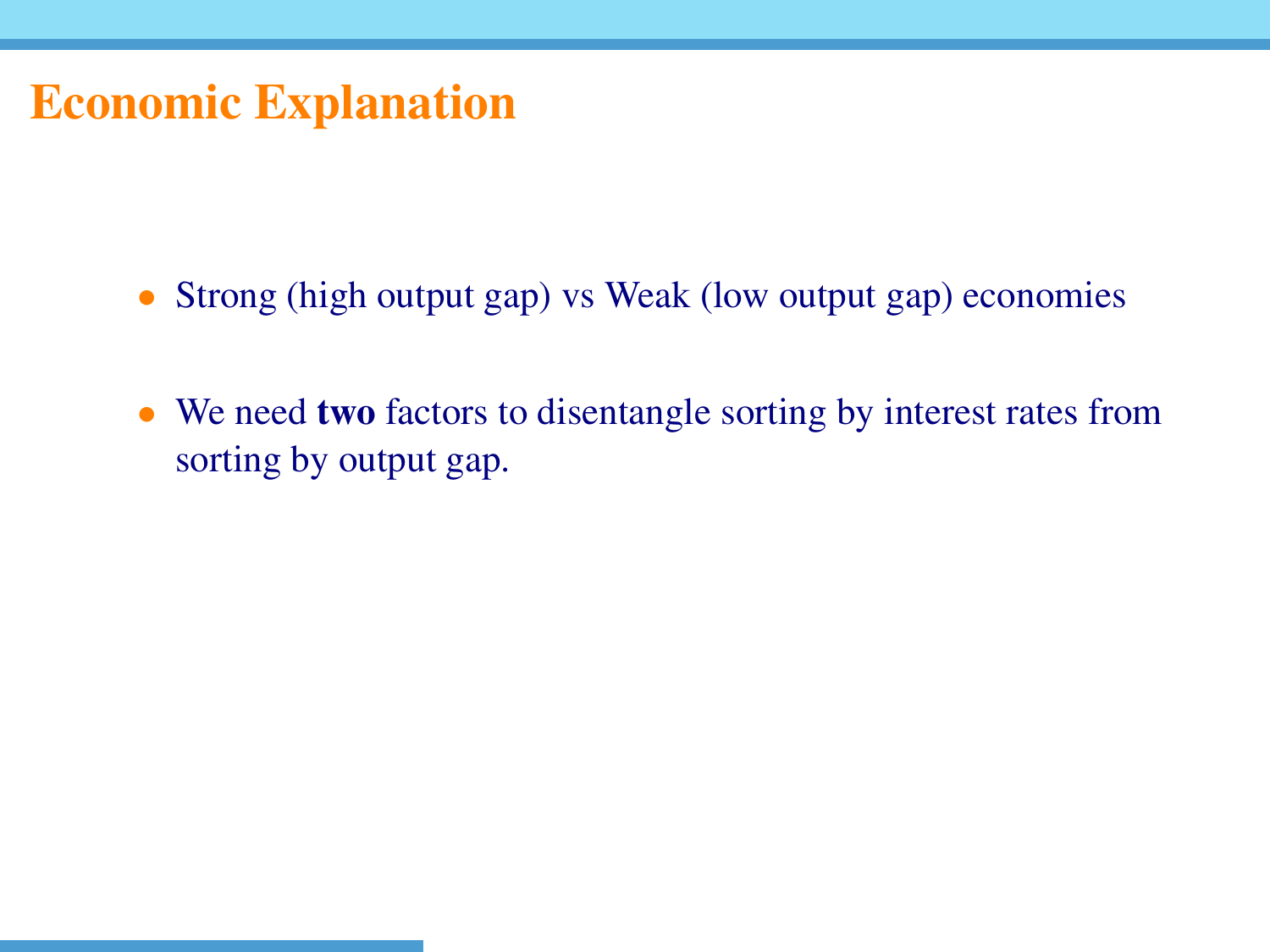- Strong (high output gap) vs Weak (low output gap) economies
- We need **two** factors to disentangle sorting by interest rates from sorting by output gap.
- How do we discipline existing macrofinance models?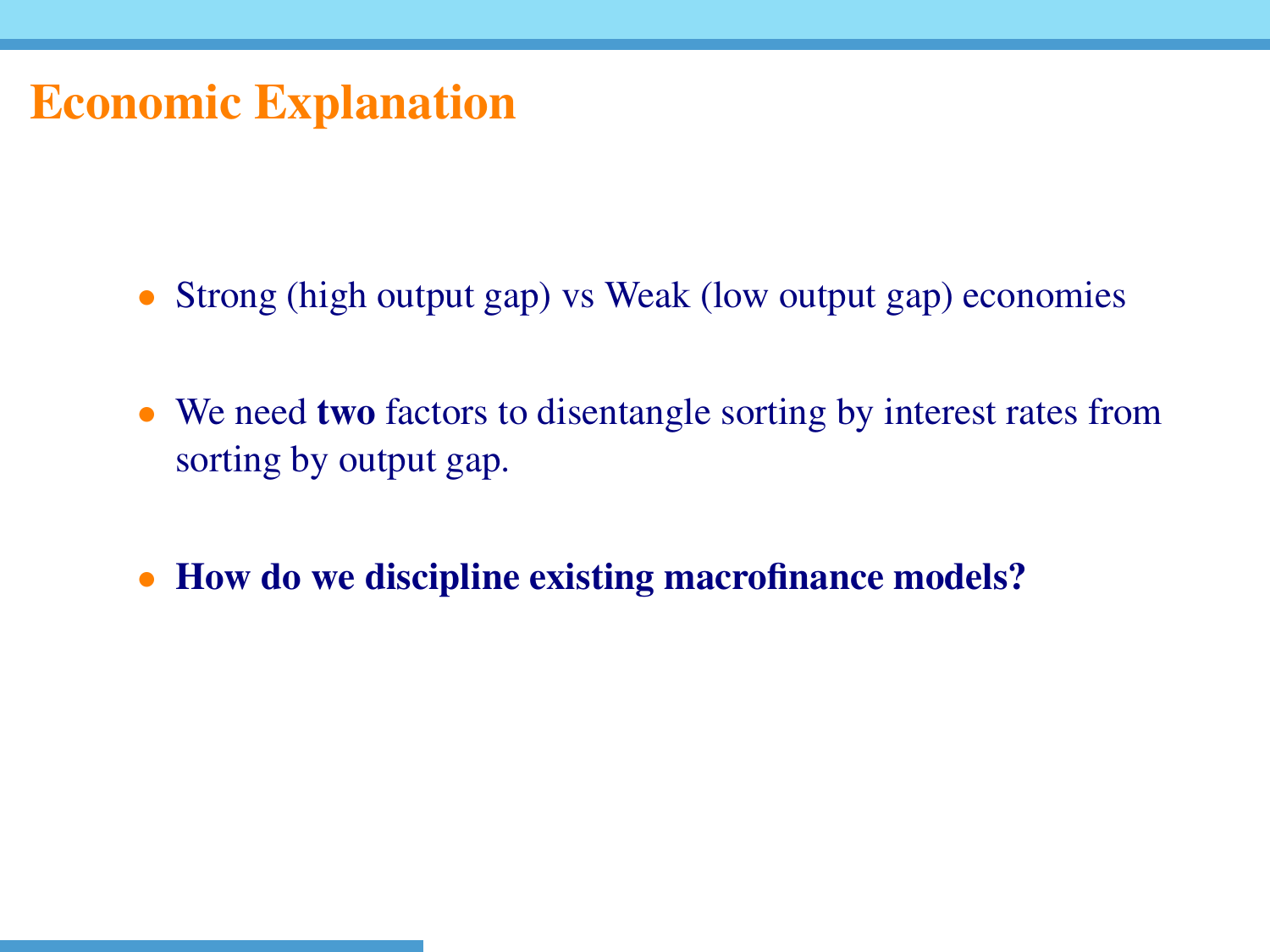## An organizational tool

• A two-factor LRR model

$$
\Delta gdp_{t+1} = y_t + z_t + \sigma_{sr} \cdot \varepsilon_{sr,t+1}
$$
  
\n
$$
y_t = \rho_y \cdot y_{t-1} + \sigma_y \cdot \varepsilon_{y,t}
$$
  
\n
$$
z_t = \rho_z \cdot z_{t-1} + \sigma_z \cdot \varepsilon_{z,t}
$$

where  $\rho_y < \rho_z$  and  $\sigma_y > \sigma_z$ .

• Similar to the model used by Chabi-Yo and Colacito (2017)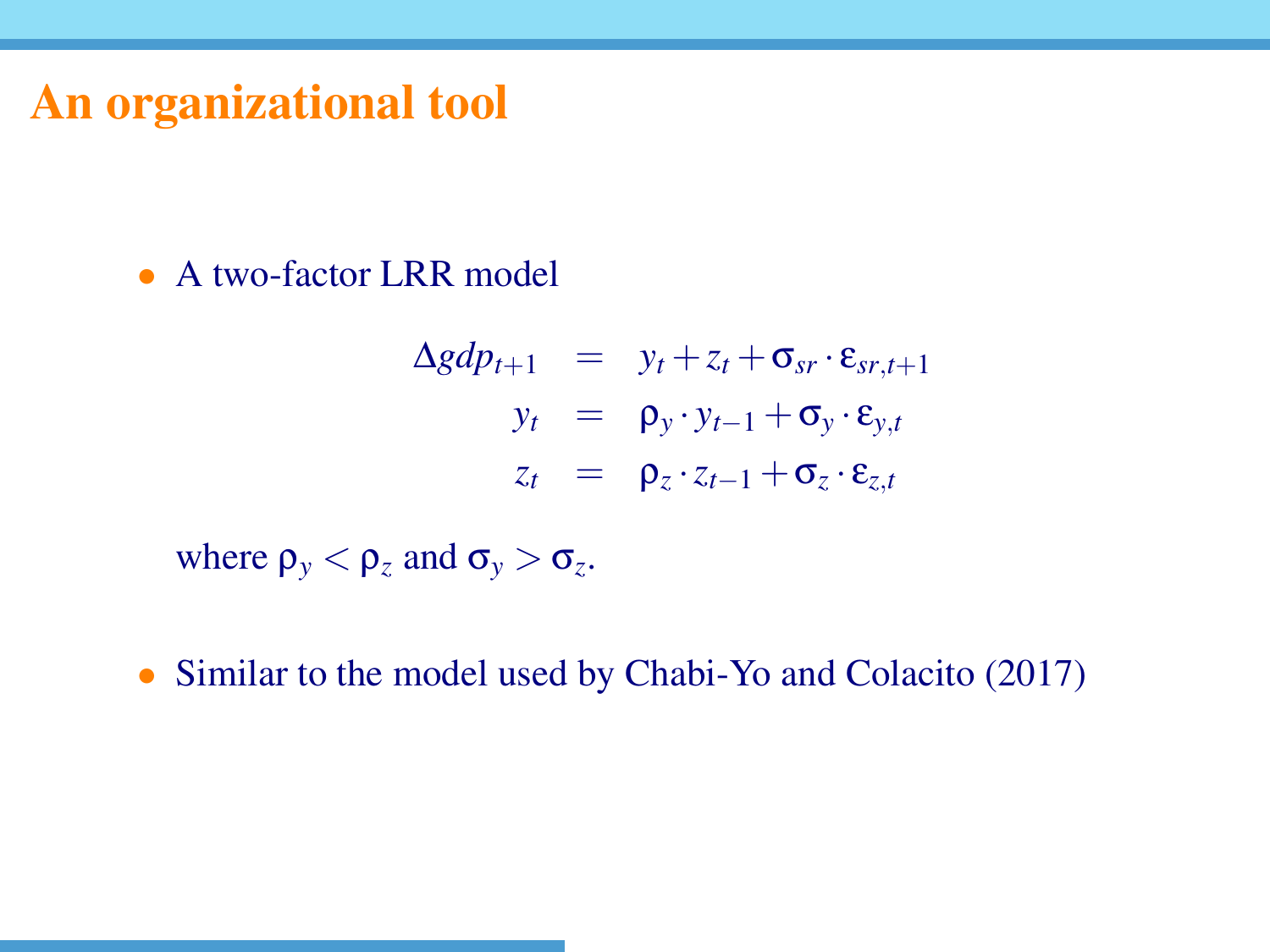

#### • Construct output gap as in the paper

$$
gdp_t = \alpha + \sum_{j=0}^{3} \beta_j \cdot gdp_{t-24-j} + \varepsilon_t, \quad gap_t = gdp_t - \widehat{gdp}_t
$$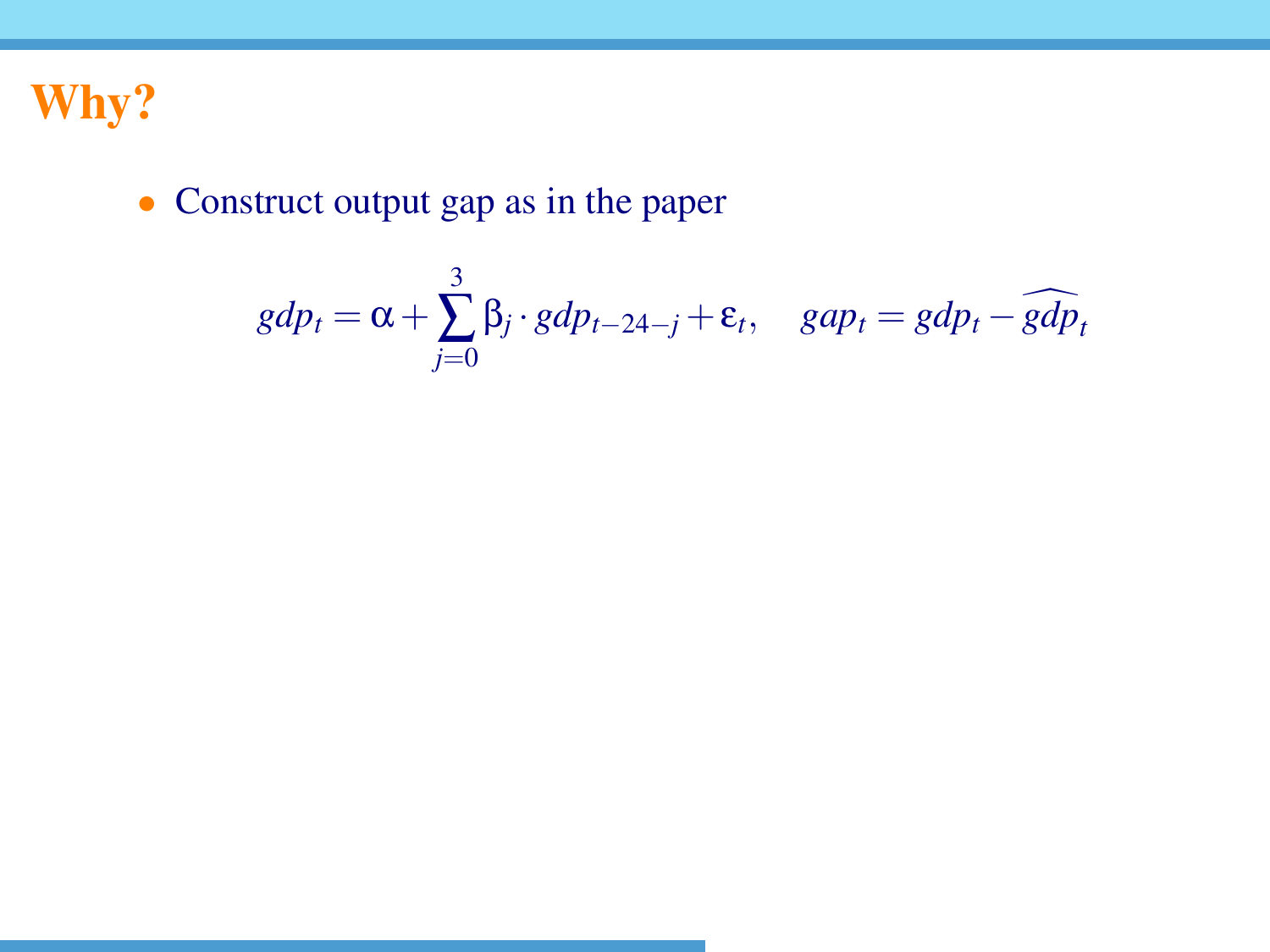

#### • Construct output gap as in the paper

$$
gdp_t = \alpha + \sum_{j=0}^{3} \beta_j \cdot gdp_{t-24-j} + \varepsilon_t, \quad gap_t = gdp_t - \widehat{gdp_t}
$$

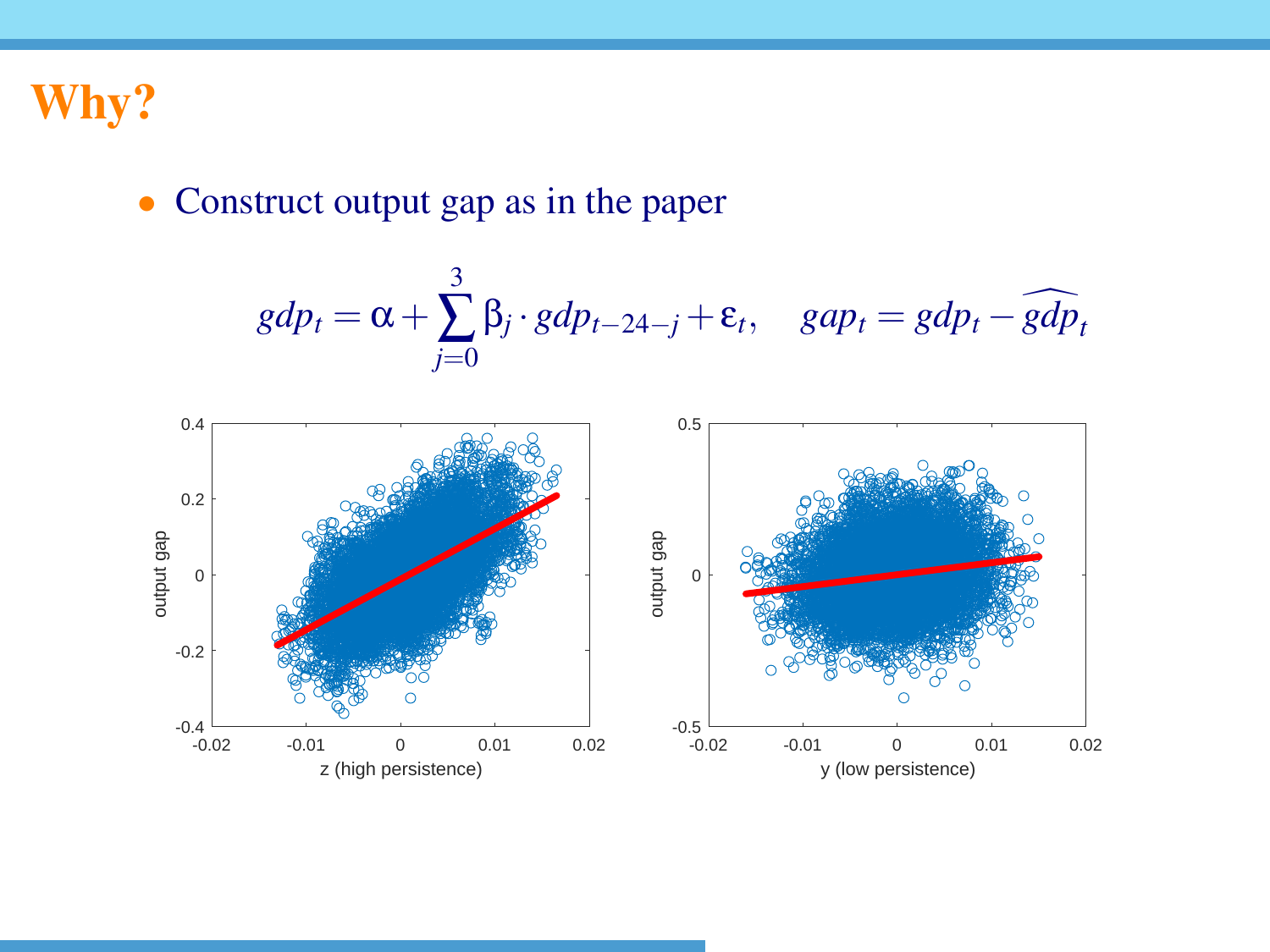

#### • Construct output gap as in the paper





• Bottom line: output gap tracks highly persistent component (*z*)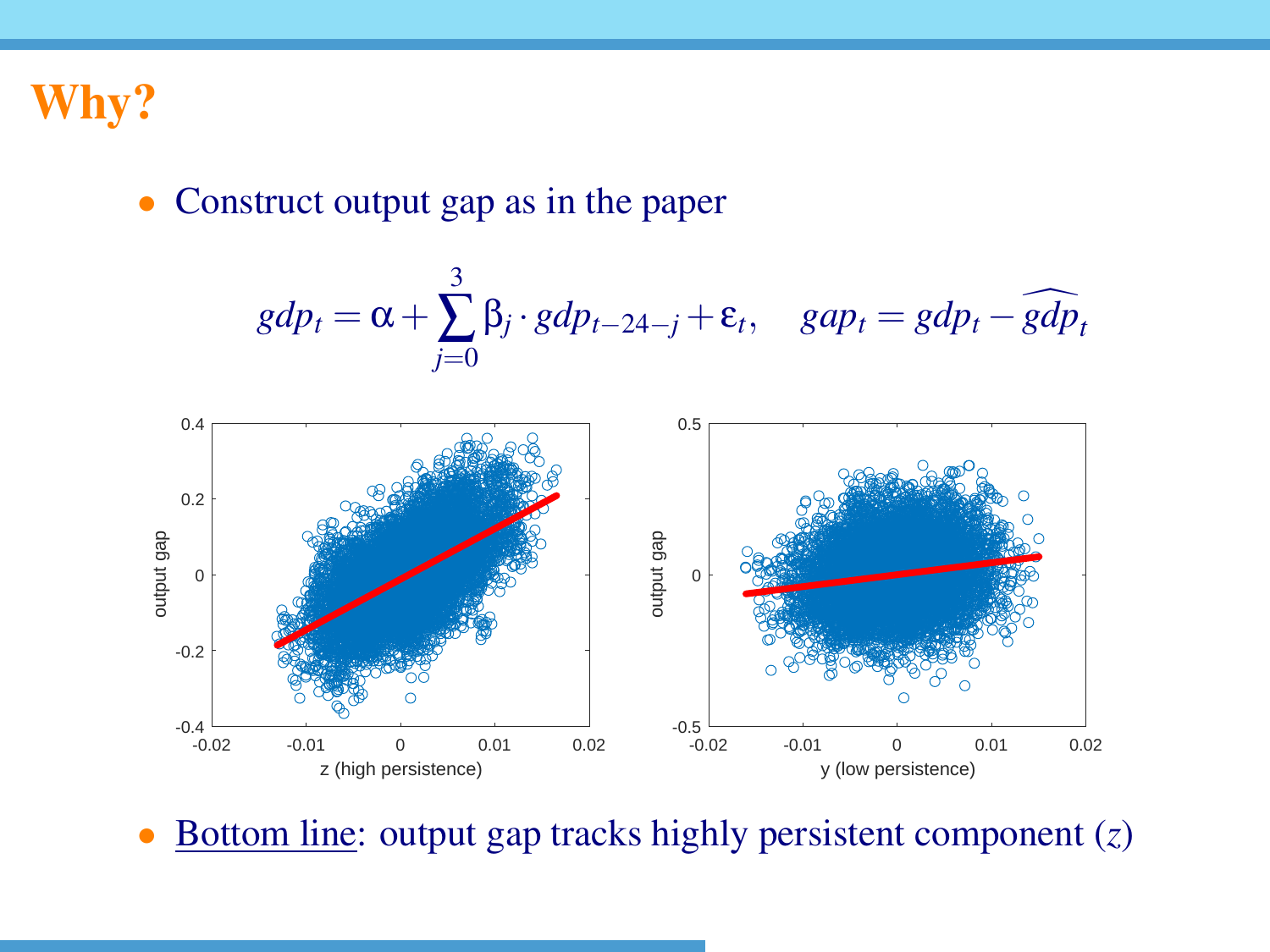## Proposed Strategy

- 1. Use *z* to explain the gap premium
- 2. Use *y* to explain the carry premium
	- $\rightarrow$  *y* is a global factor
	- $\blacktriangleright$  Heterogeneous exposure to *y*
	- $\blacktriangleright$  Textbook LRV recipe...
- 3. Complete markets, recursive preferences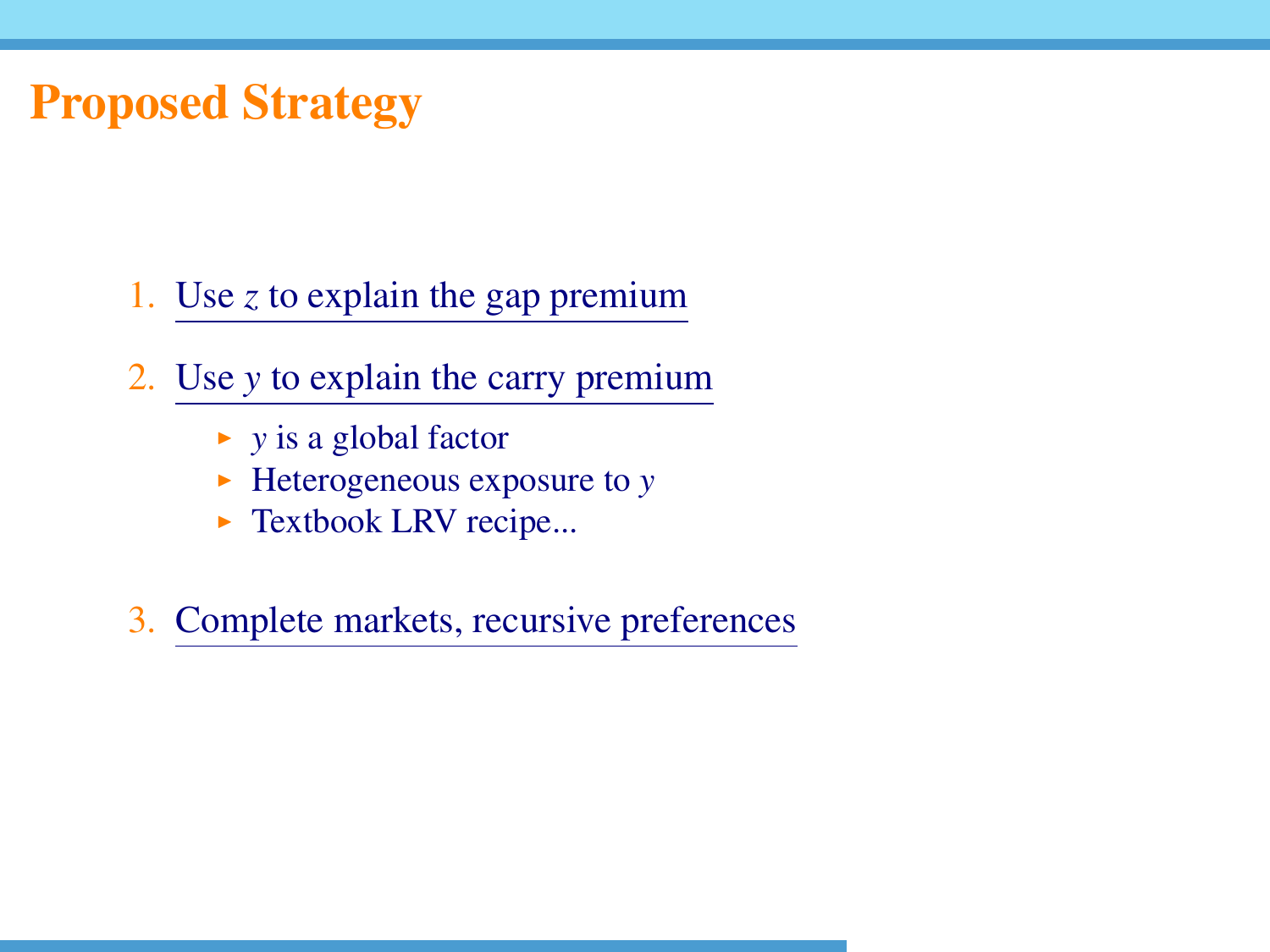## Proposed Strategy

1. Use *z* to explain the gap premium

2. Use *y* to explain the carry premium

- $\rightarrow$  *y* is a global factor
- $\blacktriangleright$  Heterogeneous exposure to *y*
- $\blacktriangleright$  Textbook LRV recipe...

3. Complete markets, recursive preferences

*In the interest of time: focus only on z*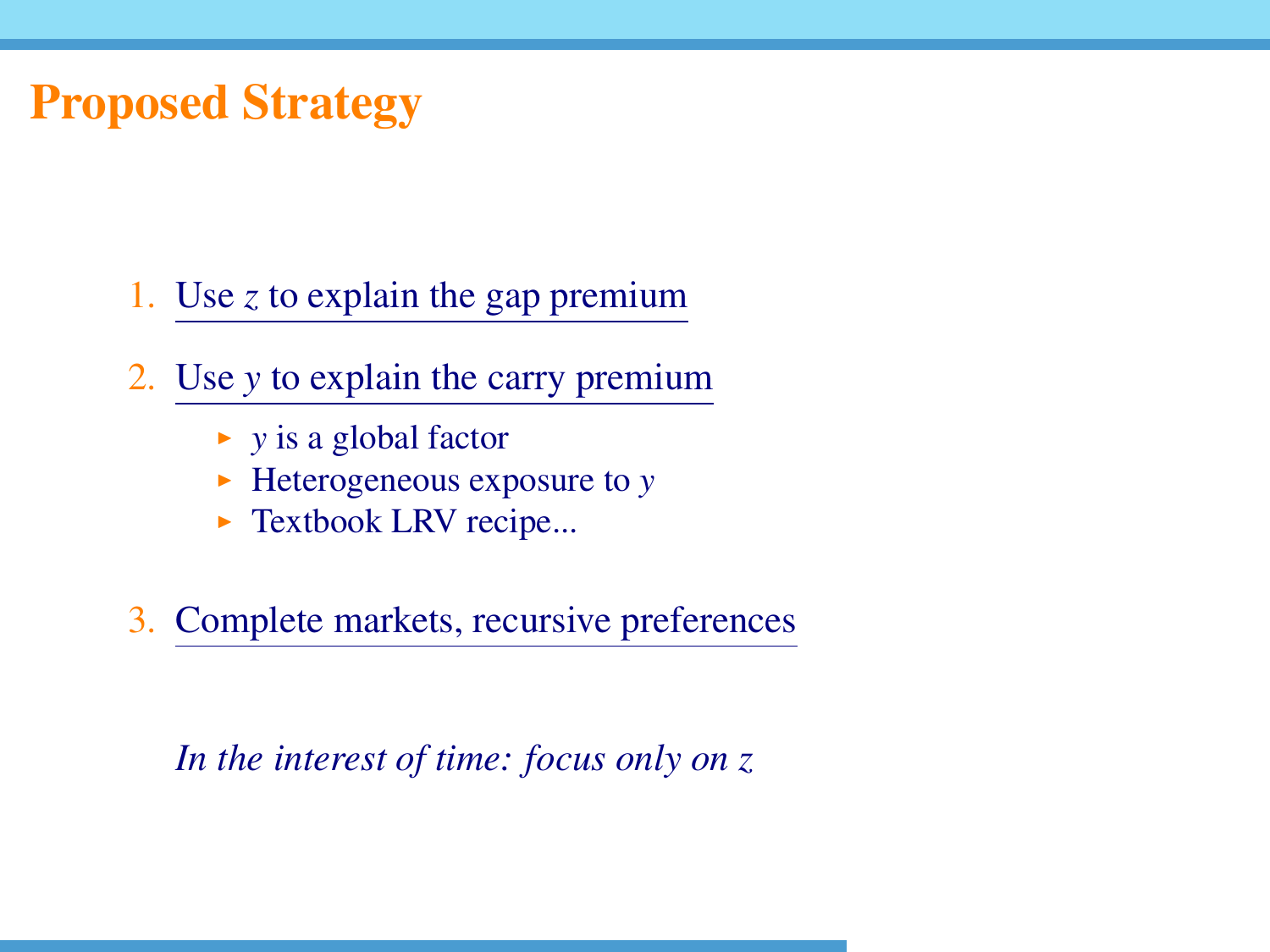$$
m_{t+1} = -\overline{m} - z_t - \lambda_{sr} \cdot \varepsilon_{sr,t+1} - \lambda_z \cdot \varepsilon_{z,t+1}
$$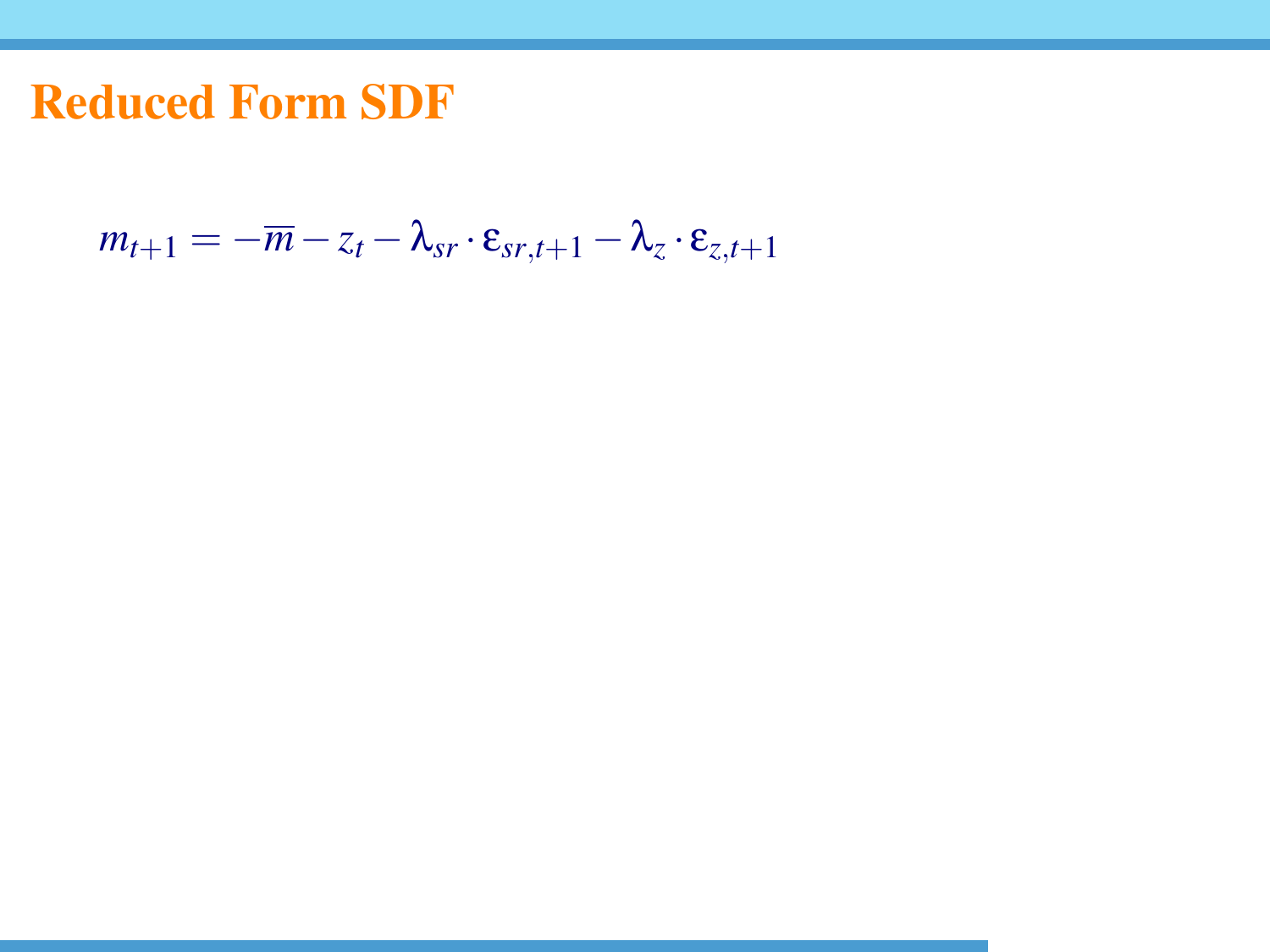$$
m_{t+1} = -\overline{m} - z_t - \lambda_{sr} \cdot \varepsilon_{sr,t+1} - \lambda_z \cdot \varepsilon_{z,t+1}
$$

$$
r_{f,t} = \overline{m} + z_t - \frac{\lambda_{sr}^2}{2} - \frac{\lambda_z^2}{2}
$$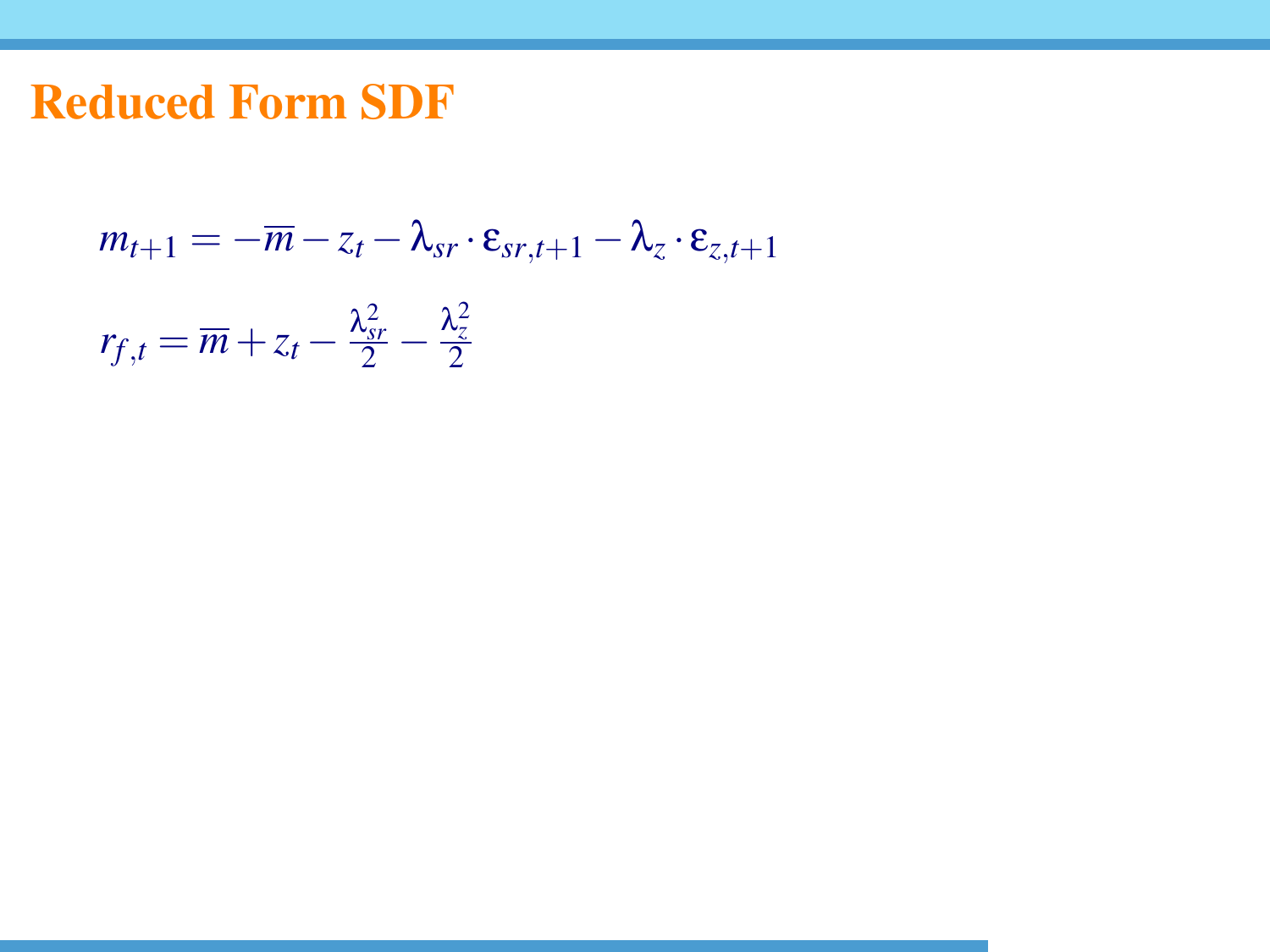$$
m_{t+1} = -\overline{m} - z_t - \lambda_{sr} \cdot \varepsilon_{sr, t+1} - \lambda_z \cdot \varepsilon_{z, t+1}
$$
  

$$
r_{f,t} = \overline{m} + z_t - \frac{\lambda_{sr}^2}{2} - \frac{\lambda_z^2}{2}
$$
  

$$
E_t [RX_{t+1}] = V_t \left[ m_{t+1}^{\$} \right] - cov_t \left[ m_{t+1}, m_{t+1}^{\$} \right]
$$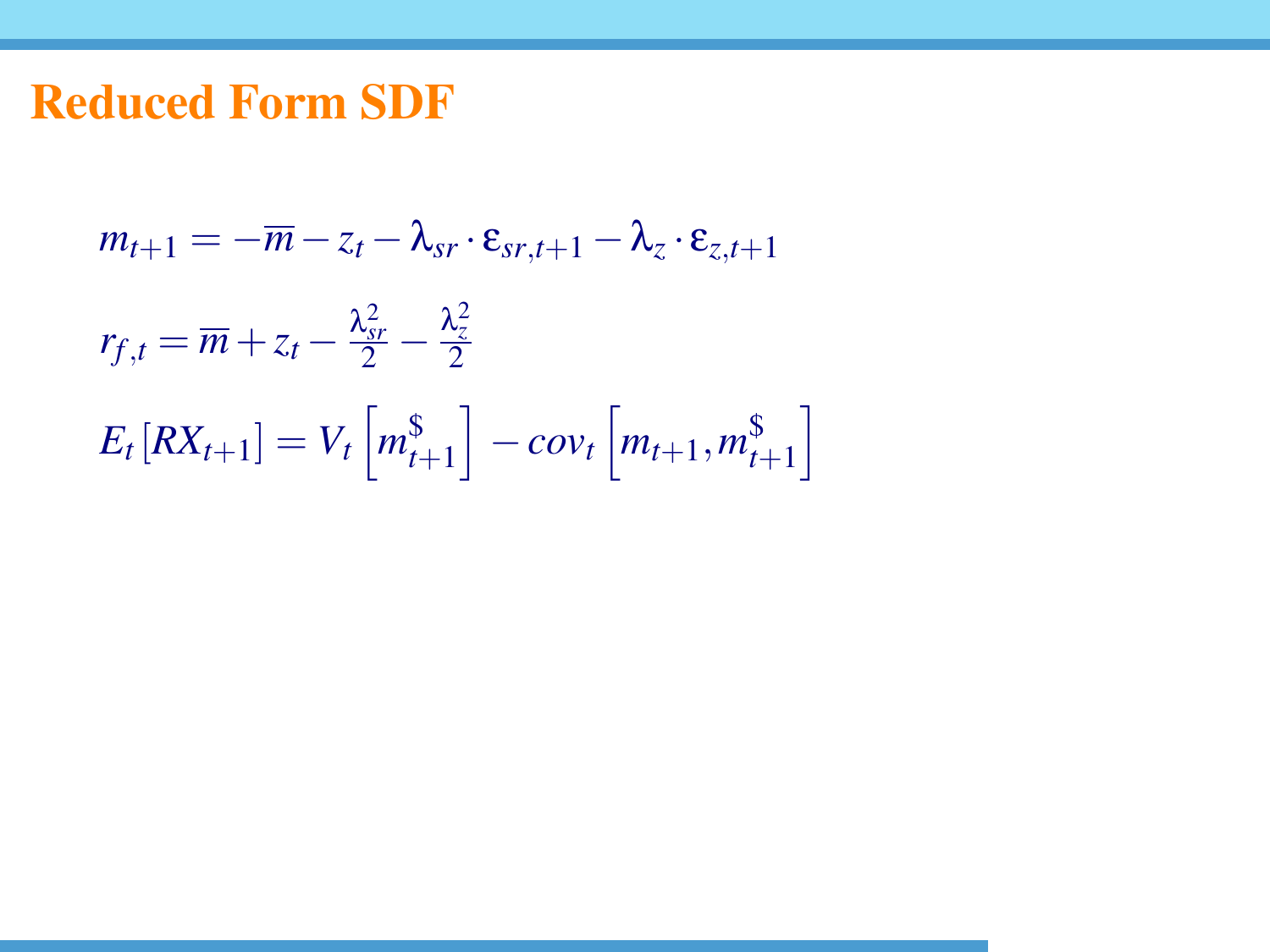$$
m_{t+1} = -\overline{m} - z_t - \lambda_{sr} \cdot \varepsilon_{sr,t+1} - \lambda_z \cdot \varepsilon_{z,t+1}
$$
  

$$
r_{f,t} = \overline{m} + z_t - \frac{\lambda_{sr}^2}{2} - \frac{\lambda_z^2}{2}
$$
  

$$
E_t [RX_{t+1}] = V_t [m_{t+1}^{\$}] - \lambda_z \cdot \lambda_z^{\$} \cdot \rho_{zz}
$$

- $\varepsilon_{z,t+1}$  is correlated across countries
- $\varepsilon_{sr,t+1}$  is uncorrelated across countries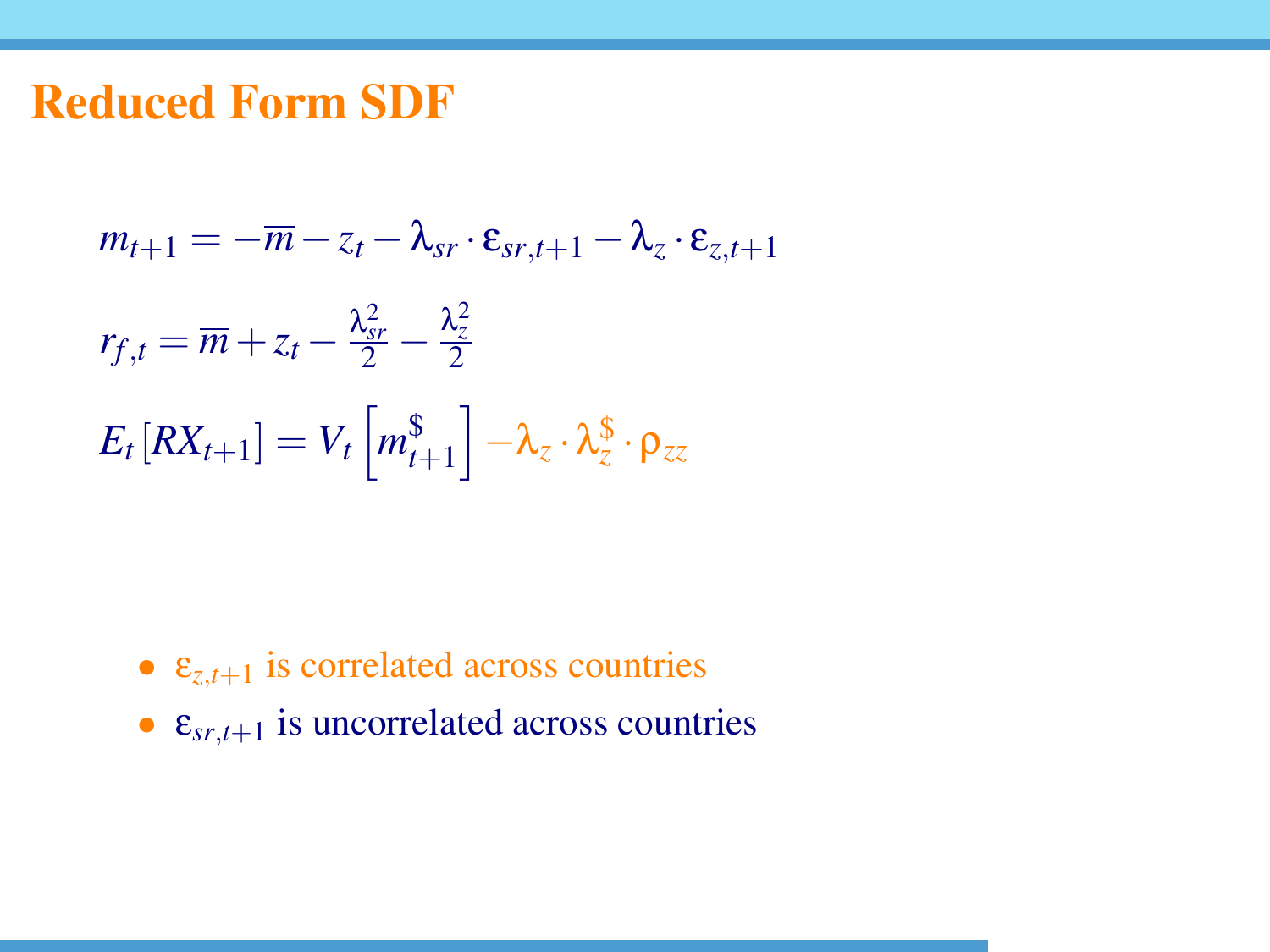$$
m_{t+1} = -\overline{m} - z_t - \lambda_{sr} \cdot \varepsilon_{sr,t+1} - \lambda_z \cdot \varepsilon_{z,t+1}
$$
  

$$
r_{f,t} = \overline{m} + z_t - \frac{\lambda_{sr}^2}{2} - \frac{\lambda_z^2}{2}
$$
  

$$
E_t [RX_{t+1}] = V_t [m_{t+1}^{\$}] - \lambda_z \cdot \lambda_z^{\$} \cdot \rho_{zz}
$$

- $\varepsilon_{z,t+1}$  is correlated across countries
- $\varepsilon_{sr,t+1}$  is uncorrelated across countries
- What else do we need?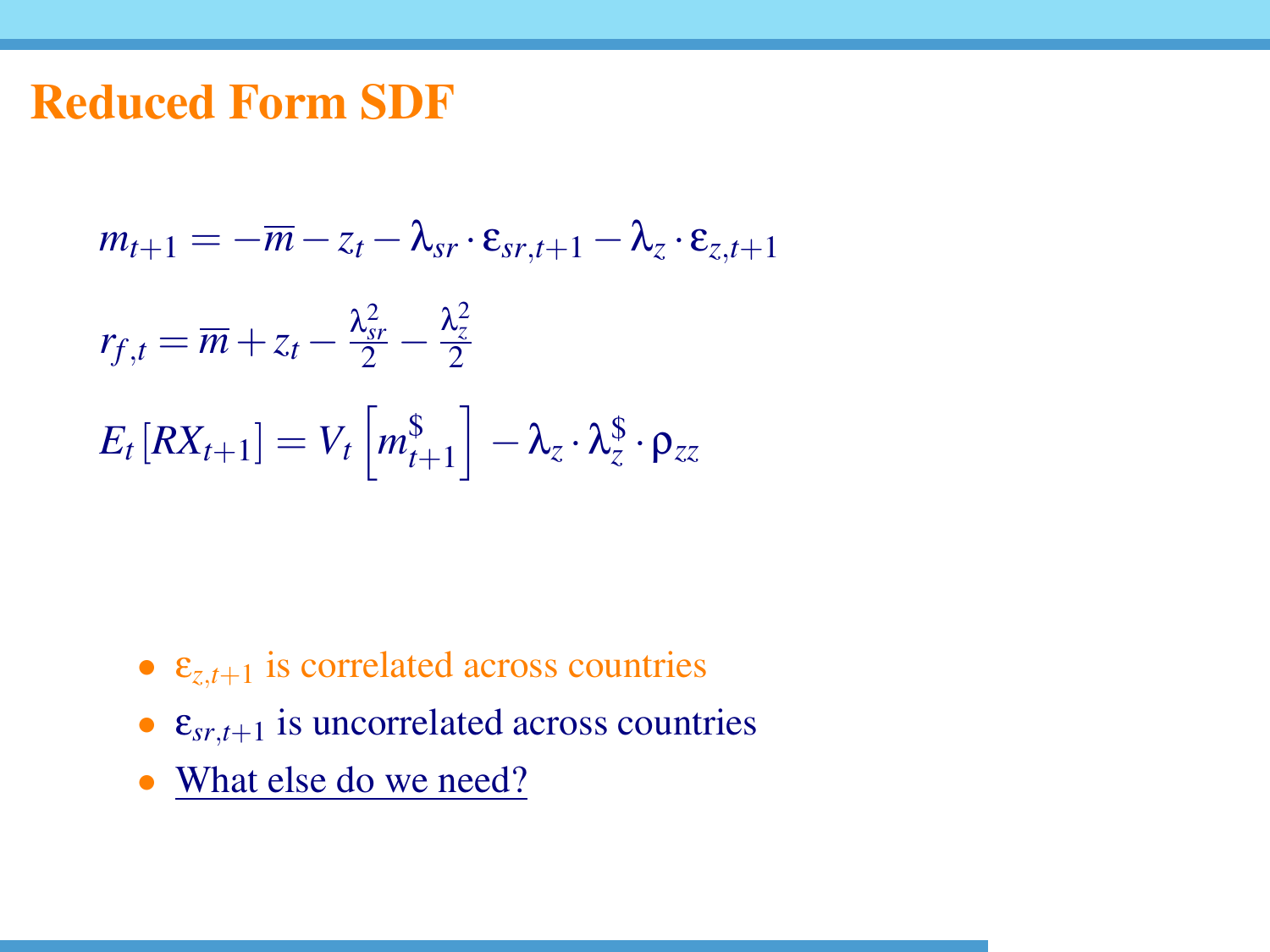$$
m_{t+1} = -\overline{m} - z_t - \lambda_{sr} \cdot \varepsilon_{sr,t+1} - \lambda_z \cdot \varepsilon_{z,t+1}
$$
  

$$
r_{f,t} = \overline{m} + z_t - \frac{\lambda_{sr}^2}{2} - \frac{\lambda_z^2}{2}
$$
  

$$
E_t [RX_{t+1}] = V_t [m_{t+1}^{\$}] - \lambda_z \cdot \lambda_z^{\$} \cdot \rho_{zz}
$$

When *z* ↑ (strong economy):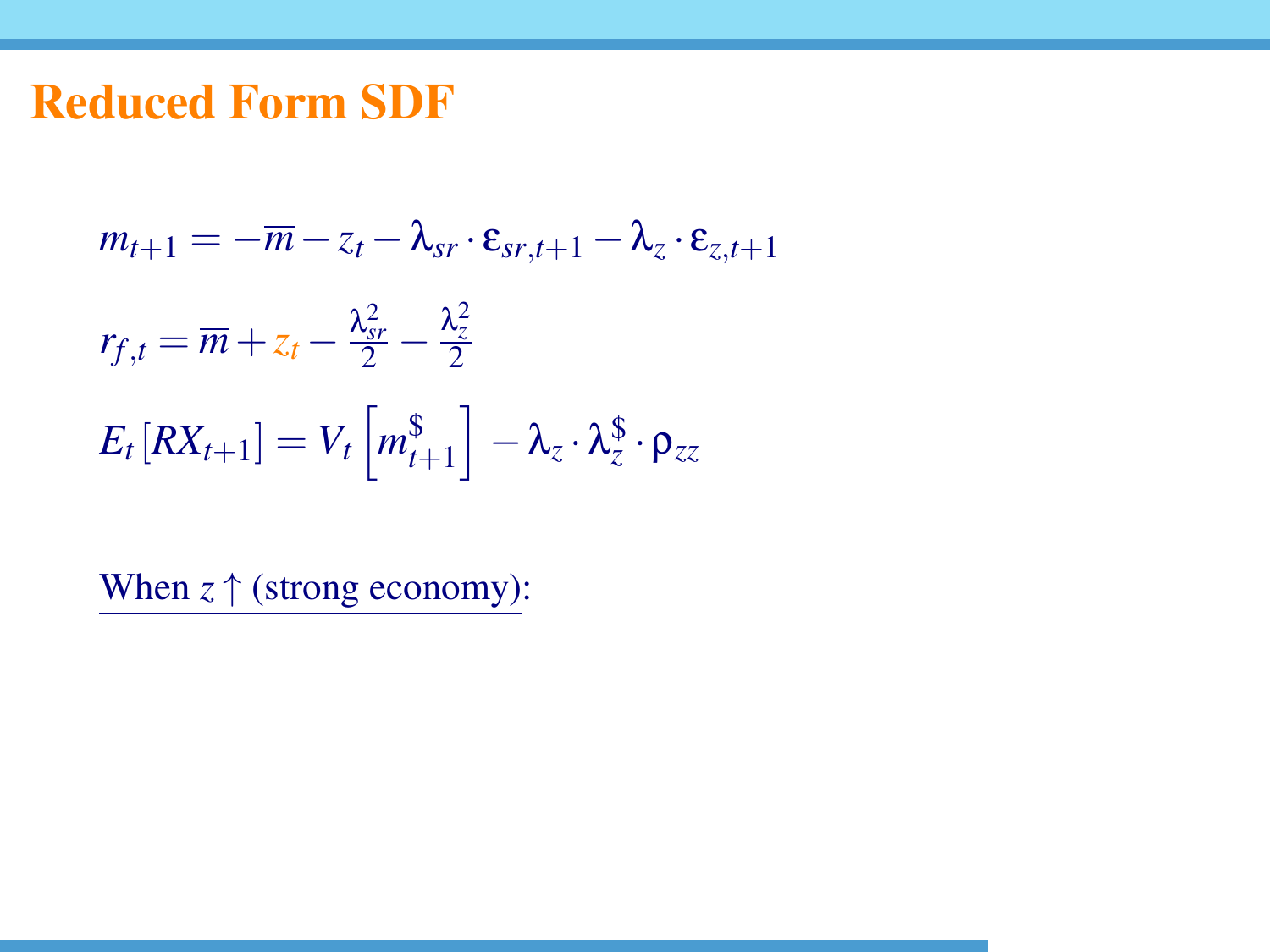$$
m_{t+1} = -\overline{m} - z_t - \lambda_{sr} \cdot \varepsilon_{sr,t+1} - \lambda_z \cdot \varepsilon_{z,t+1}
$$
  

$$
r_{f,t} = \overline{m} + z_t - \frac{\lambda_{sr}^2}{2} - \frac{\lambda_z^2}{2}
$$
  

$$
E_t [RX_{t+1}] = V_t \left[ m_{t+1}^{\$} \right] - \lambda_z \cdot \lambda_z^{\$} \cdot \rho_{zz}
$$

When  $z \uparrow$  (strong economy):

1.  $\lambda_{sr} \uparrow$  (more idiosyncratic risk)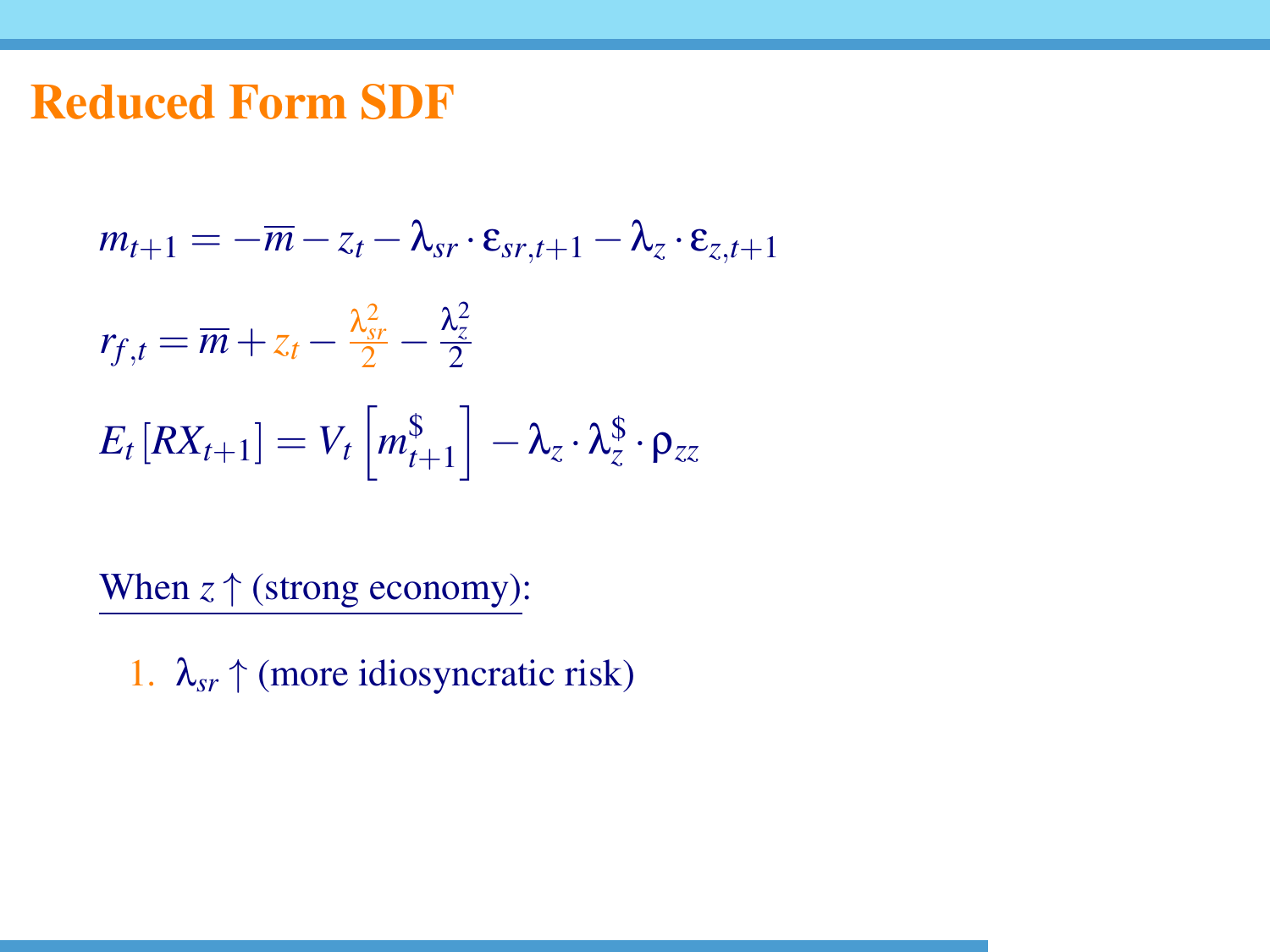$$
m_{t+1} = -\overline{m} - z_t - \lambda_{sr} \cdot \varepsilon_{sr,t+1} - \lambda_z \cdot \varepsilon_{z,t+1}
$$
  

$$
r_{f,t} = \overline{m} + z_t - \frac{\lambda_{sr}^2}{2} - \frac{\lambda_z^2}{2}
$$
  

$$
E_t [RX_{t+1}] = V_t \left[ m_{t+1}^{\$} \right] - \lambda_z \cdot \lambda_z^{\$} \cdot \rho_{zz}
$$

- 1.  $\lambda_{sr} \uparrow$  (more idiosyncratic risk)
	- $\triangleright$  sorting on gap not the same as sorting on interest rates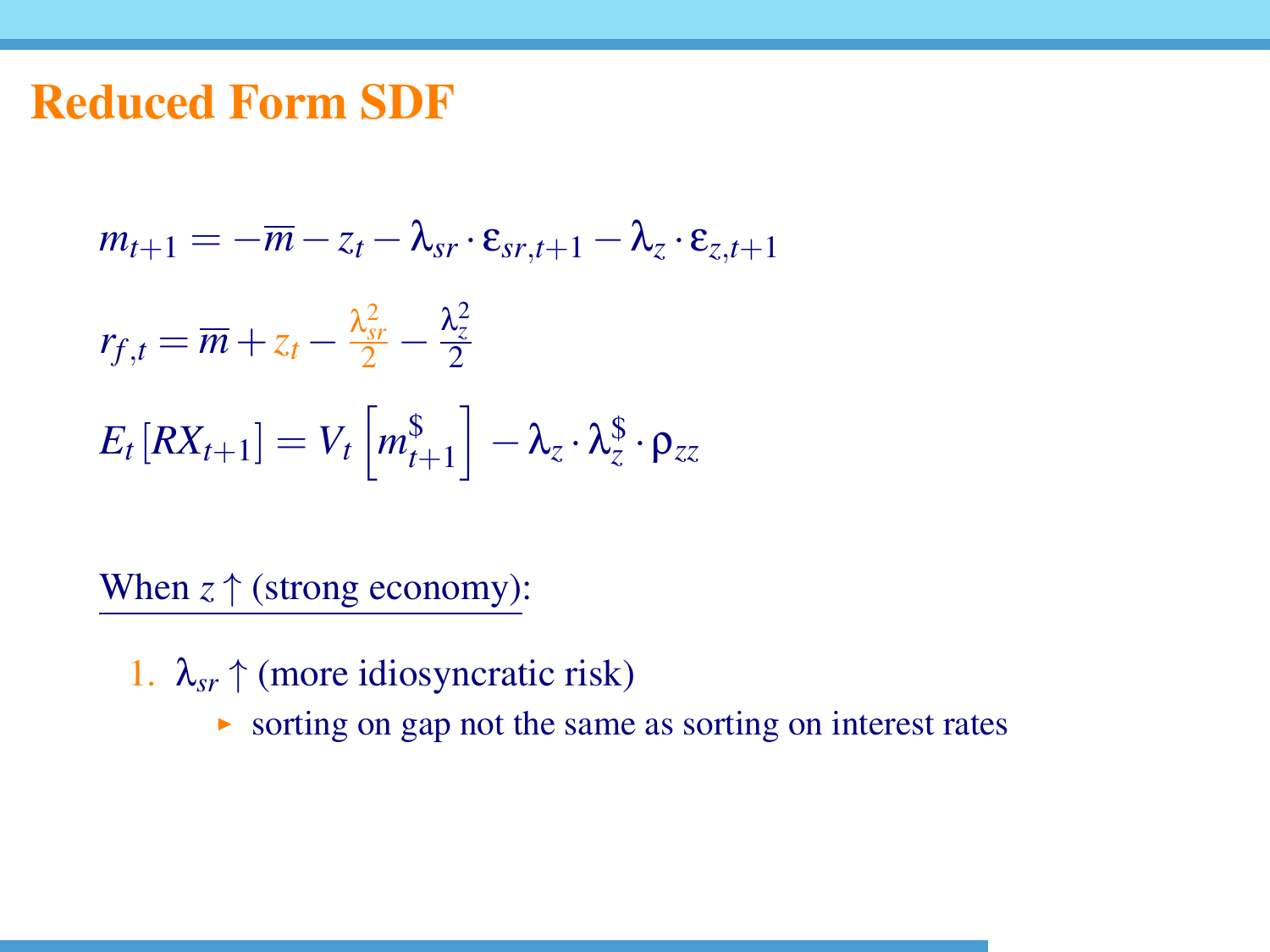$$
m_{t+1} = -\overline{m} - z_t - \lambda_{sr} \cdot \varepsilon_{sr,t+1} - \lambda_z \cdot \varepsilon_{z,t+1}
$$
  

$$
r_{f,t} = \overline{m} + z_t - \frac{\lambda_{sr}^2}{2} - \frac{\lambda_z^2}{2}
$$
  

$$
E_t [RX_{t+1}] = V_t \left[ m_{t+1}^{\$} \right] - \lambda_z \cdot \lambda_z^{\$} \cdot \rho_{zz}
$$

- 1.  $\lambda_{sr} \uparrow$  (more idiosyncratic risk)
	- $\triangleright$  sorting on gap not the same as sorting on interest rates
- 2.  $\rho_{zz} \downarrow$  (less correlation with the US)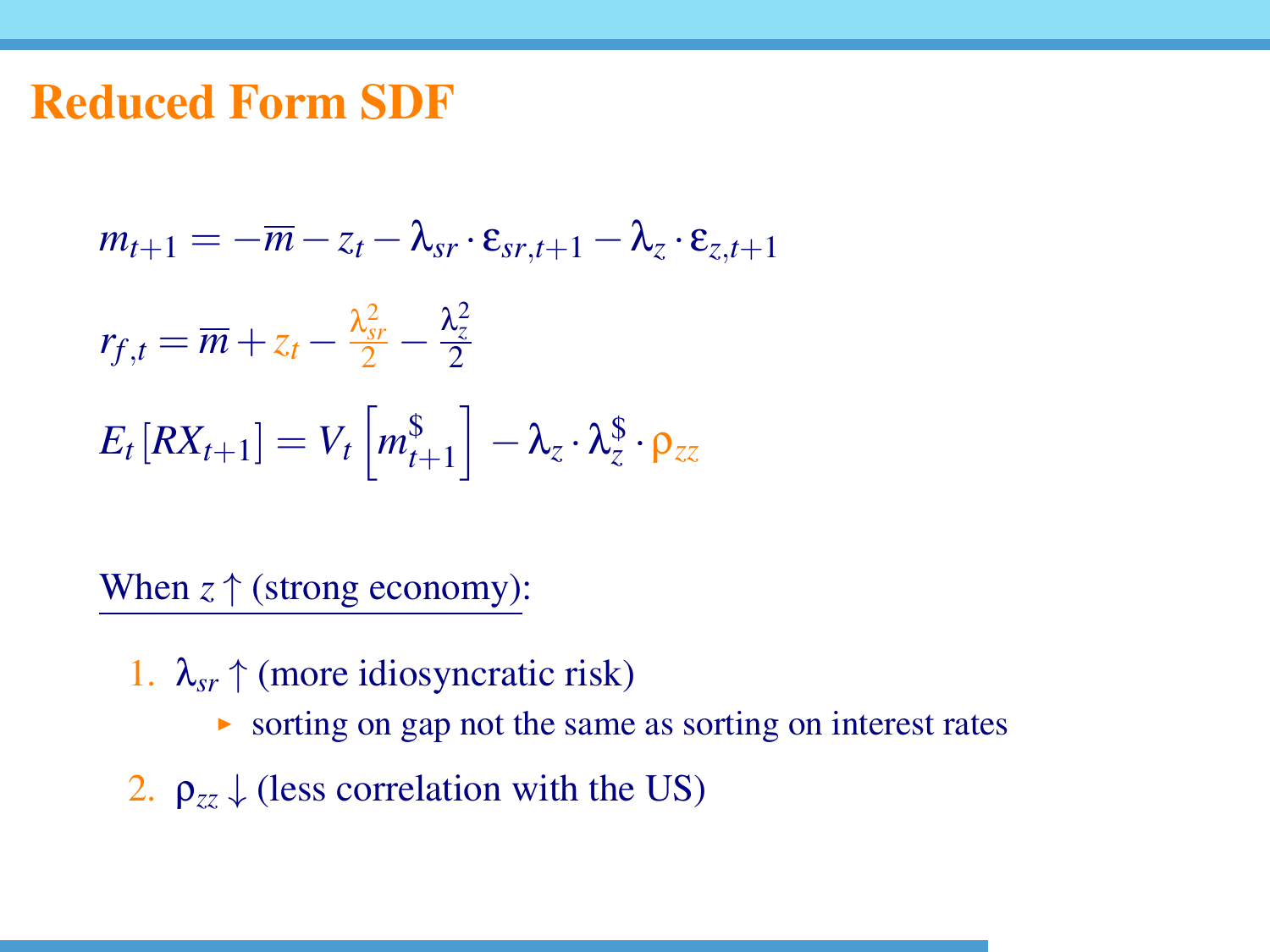$$
m_{t+1} = -\overline{m} - z_t - \lambda_{sr} \cdot \varepsilon_{sr,t+1} - \lambda_z \cdot \varepsilon_{z,t+1}
$$
  

$$
r_{f,t} = \overline{m} + z_t - \frac{\lambda_{sr}^2}{2} - \frac{\lambda_z^2}{2}
$$
  

$$
E_t [RX_{t+1}] = V_t \left[ m_{t+1}^{\$} \right] - \lambda_z \cdot \lambda_z^{\$} \cdot \rho_{zz}
$$

- 1.  $\lambda_{sr} \uparrow$  (more idiosyncratic risk)
	- $\triangleright$  sorting on gap not the same as sorting on interest rates
- 2.  $\rho_{zz} \downarrow$  (less correlation with the US)
	- $\triangleright$  currency premium goes up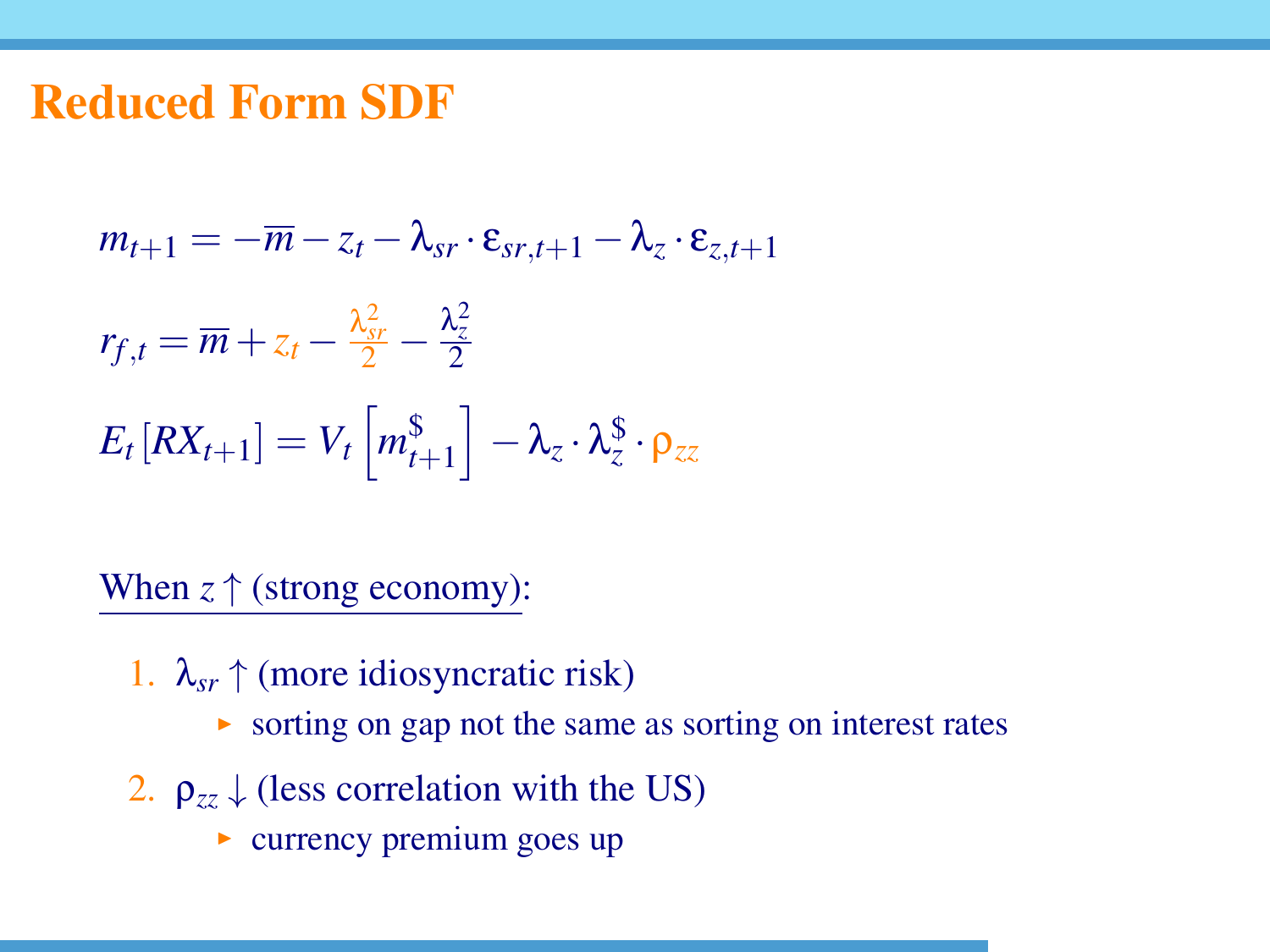$$
m_{t+1} = -\overline{m} - z_t - \lambda_{sr} \cdot \varepsilon_{sr,t+1} - \lambda_z \cdot \varepsilon_{z,t+1}
$$

$$
r_{f,t} = \overline{m} + z_t - \frac{\lambda_{sr}^2}{2} - \frac{\lambda_{z}^2}{2}
$$

$$
E_t [RX_{t+1}] = V_t \left[ m_{t+1}^{\$} \right] - \lambda_z \cdot \lambda_z^{\$} \cdot \rho_{zz}
$$

*t*+1

- 1.  $\lambda_{sr} \uparrow$  (more idiosyncratic risk)
	- $\triangleright$  sorting on gap not the same as sorting on interest rates
- 2.  $\rho_{zz} \downarrow$  (less correlation with the US)
	- $\triangleright$  currency premium goes up
	- $\triangleright$  risk-sharing interpretation: correlation is higher in bad times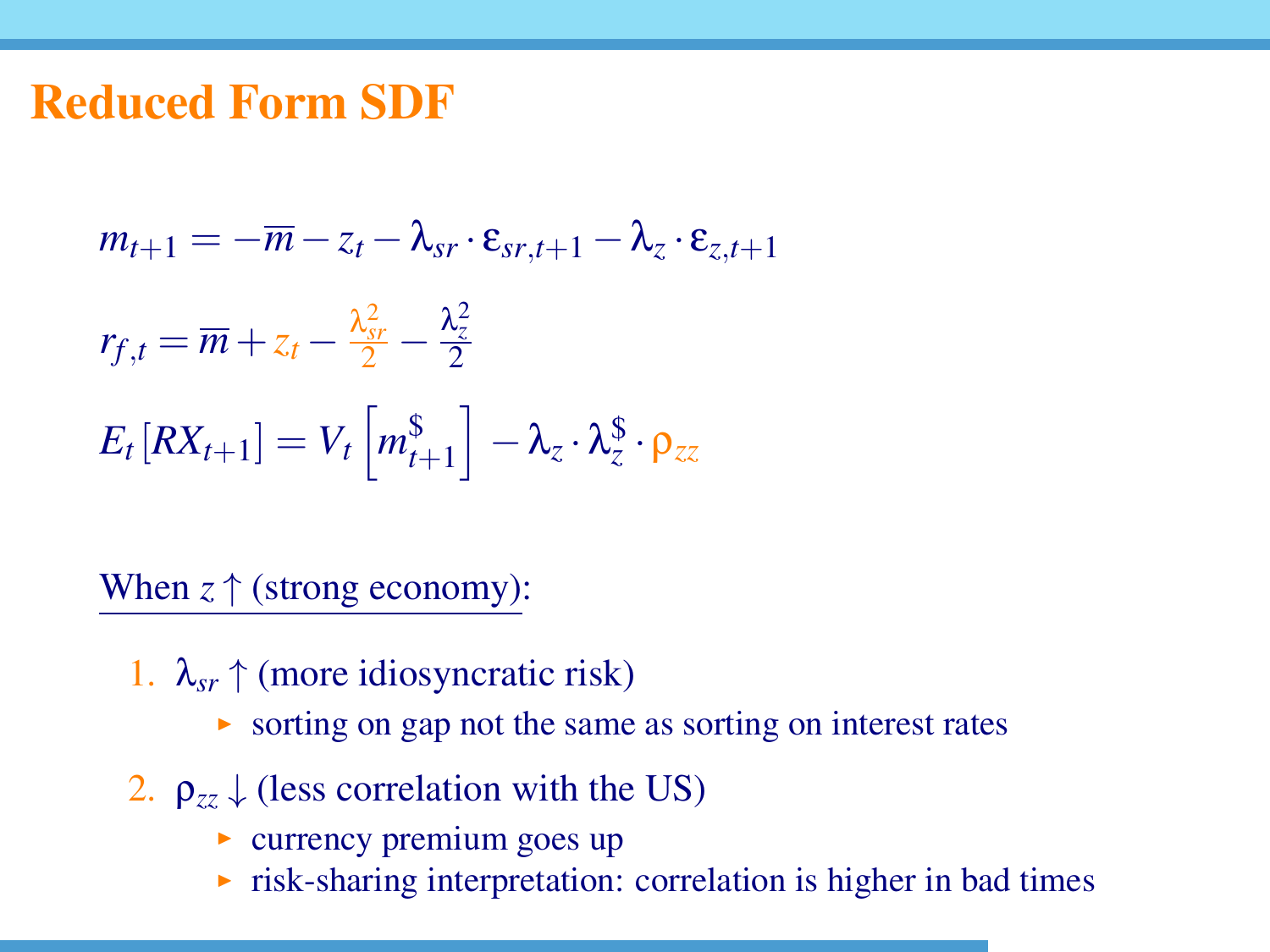## **Comments**

1. Challenging findings for existing theory models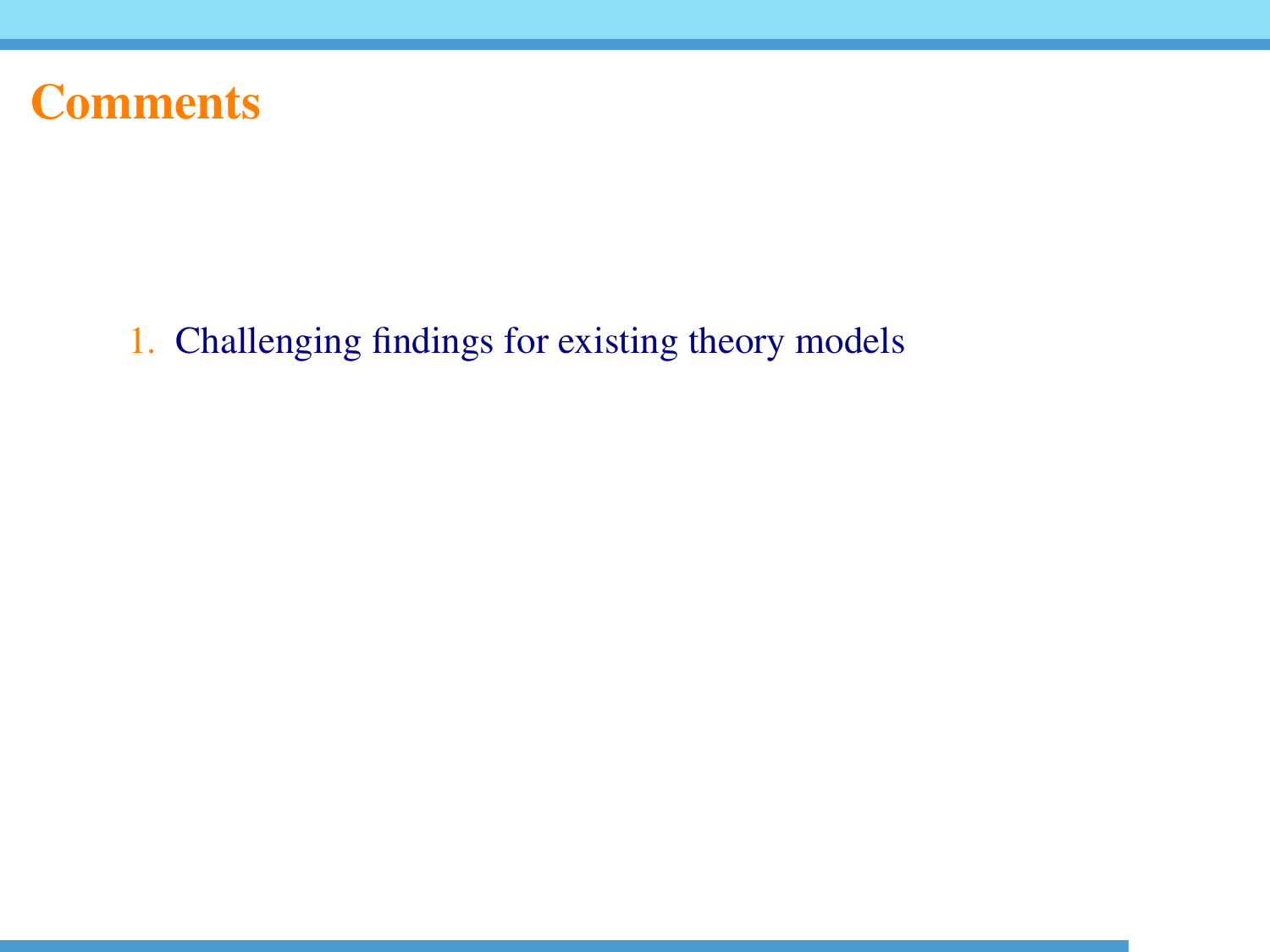## **Comments**

- 1. Challenging findings for existing theory models
- 2. Results driven by nominal FX predictability
	- If Its this because the output gap is a good predictor of inflation?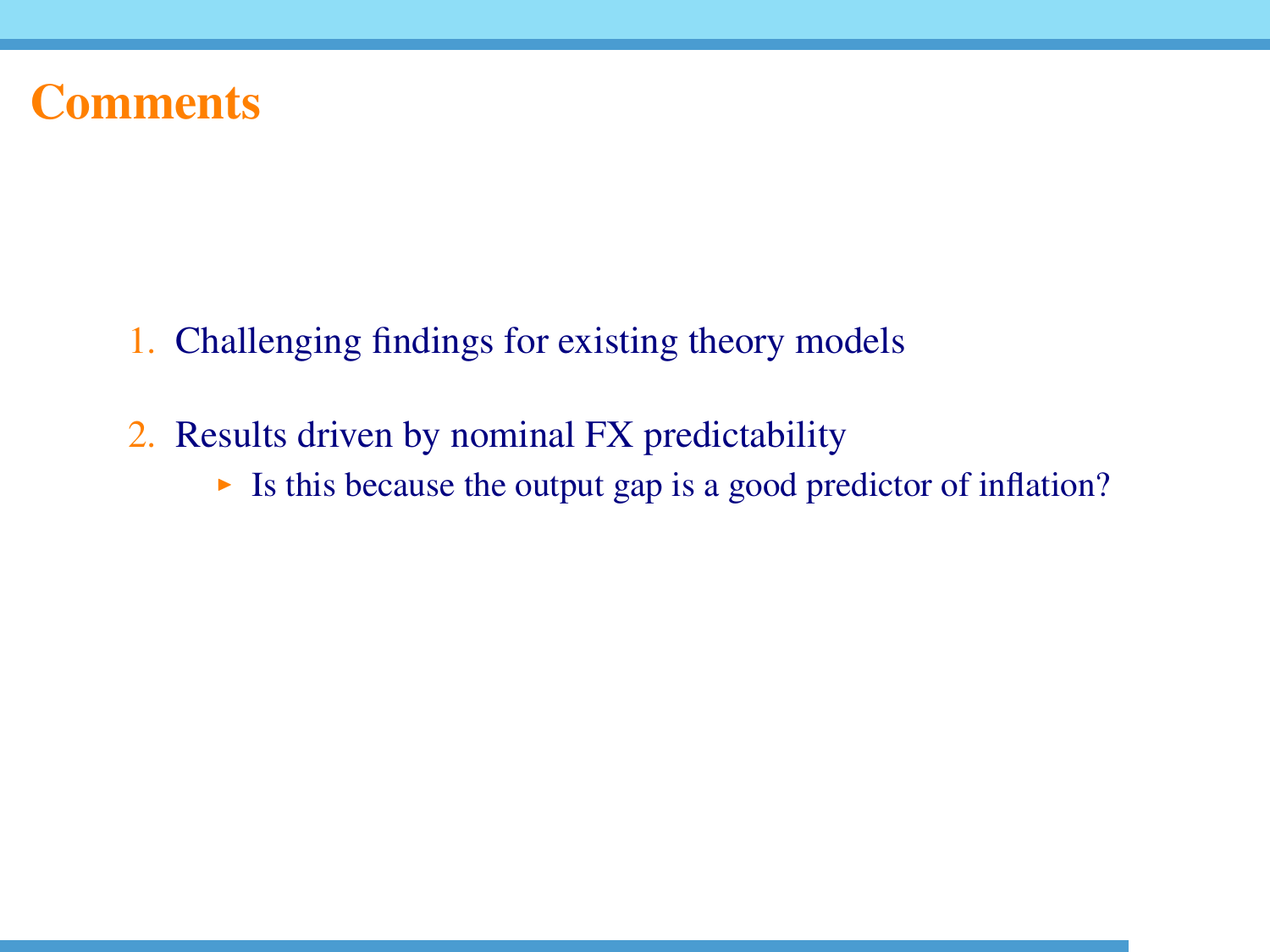### Comments

- 1. Challenging findings for existing theory models
- 2. Results driven by nominal FX predictability
	- If Its this because the output gap is a good predictor of inflation?

#### 3. Choice of countries

- $\triangleright$  What happens if you exclude emerging countries?
- $\blacktriangleright$  How do you handle EU countries after 1999?